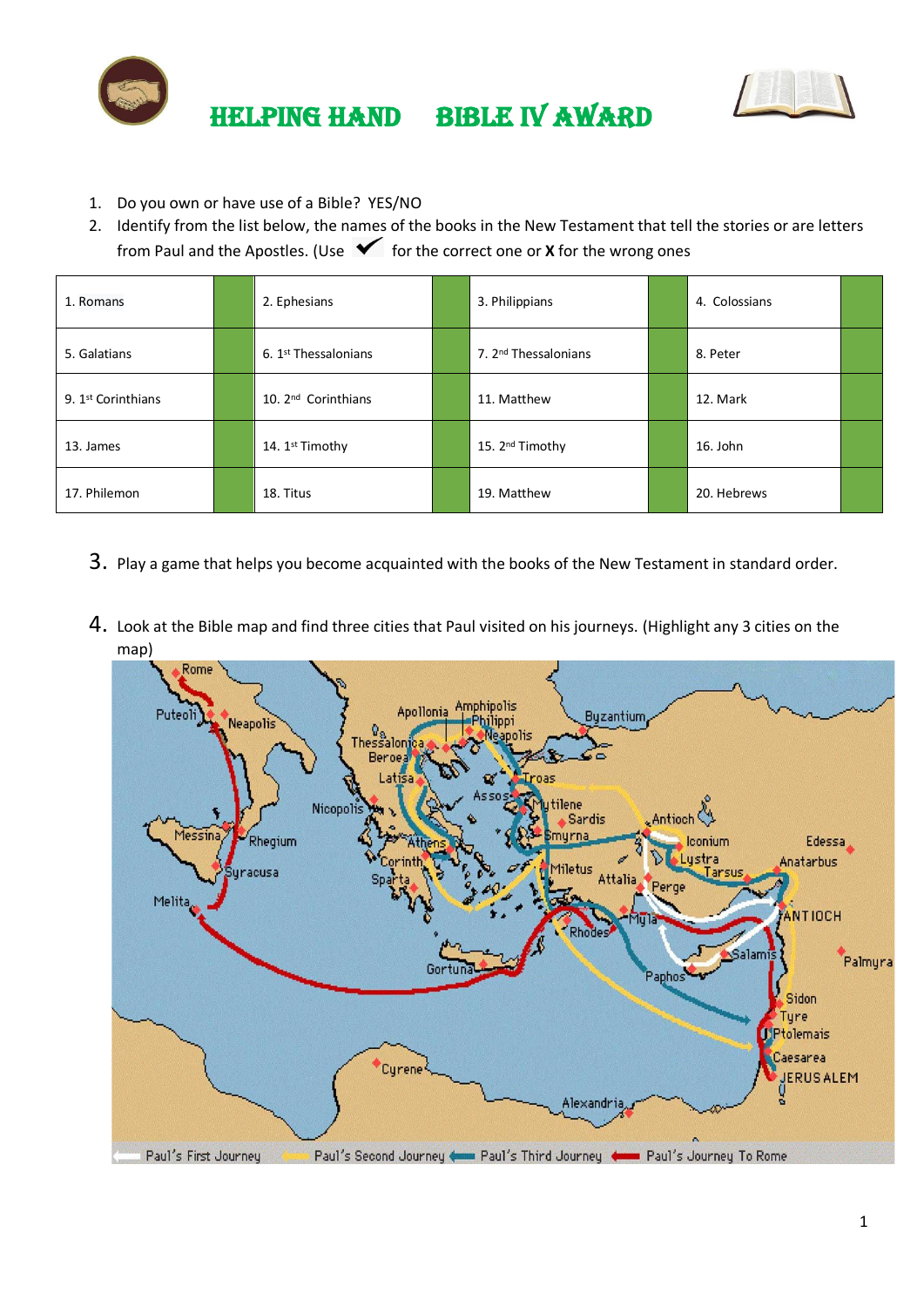5. **Retell** the story of Paul on the road to Damascus (Acts 9) when he encountered Jesus and decided to follow Him. (Cut out the pictures provided and paste them on the grid in the correct order of how the story happened. Write a caption for each picture.



## **Paul on the road to Damascus: Acts 9.**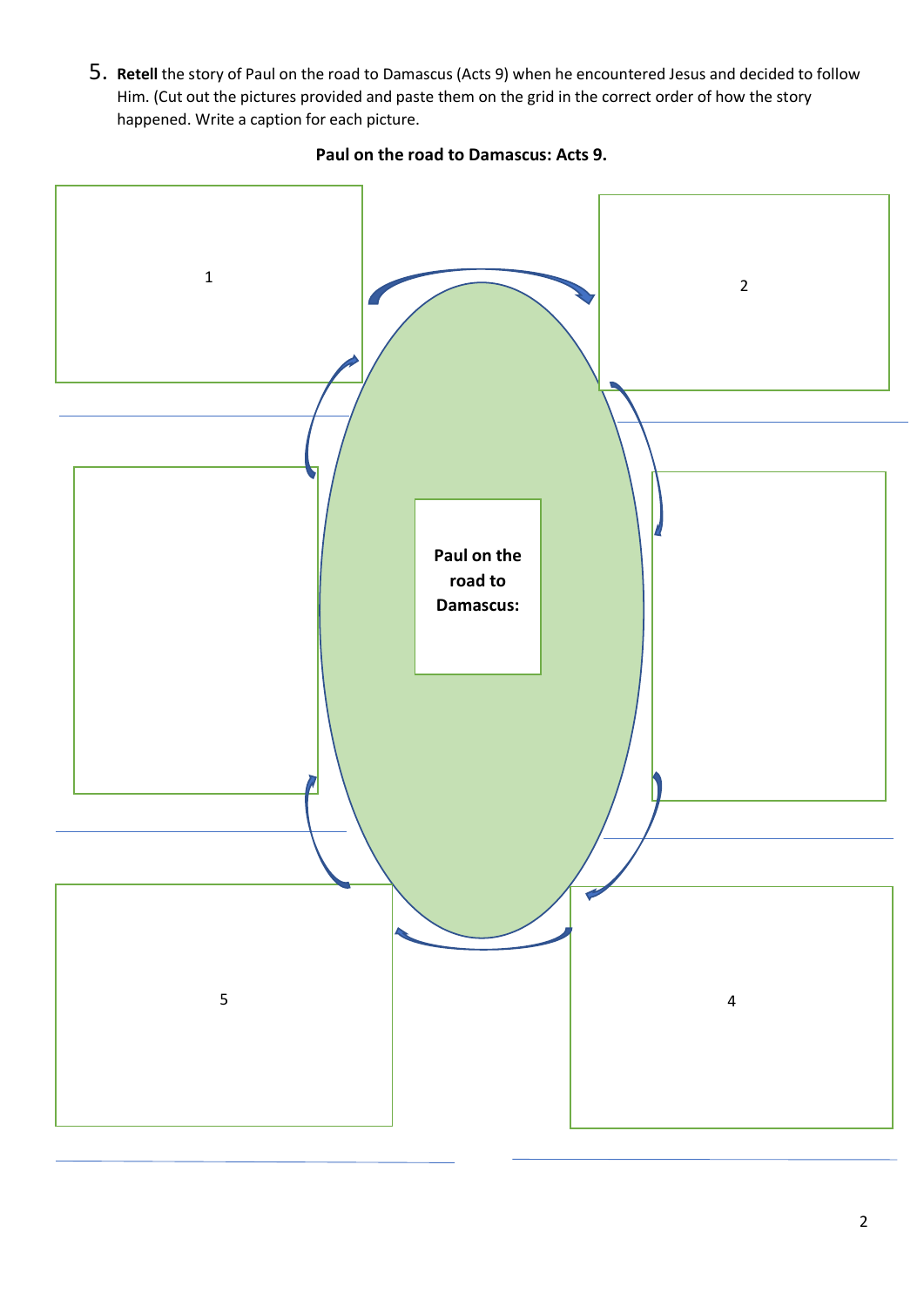In your own words, explain why Paul's conversion (accepting Jesus as His Lord) is so important for Christianity today.

In your own words, explain why Paul's conversion (accepting Jesus as His Lord) is so important for you.

In your own words, explain why Paul's conversion (accepting Jesus as His Lord) is so important for your friends today.

6. Choose one of the stories of someone TELLING someone else about Jesus found in the book of Acts. Do one of the following: a. Identify the main character(s) and summarise the story briefly in written form. b. Draw a cartoon/comic strip that tells the story and its value to us today. c. Build a 3-D project that tells the value of the story today.

TELLING someone else about Jesus: The Story of **Paul and Silas in Prison. (Acts 16:16-40)**

| a. Who are the main characters in the story? |  |
|----------------------------------------------|--|
|                                              |  |

b. Summarise the story briefly in your own words.

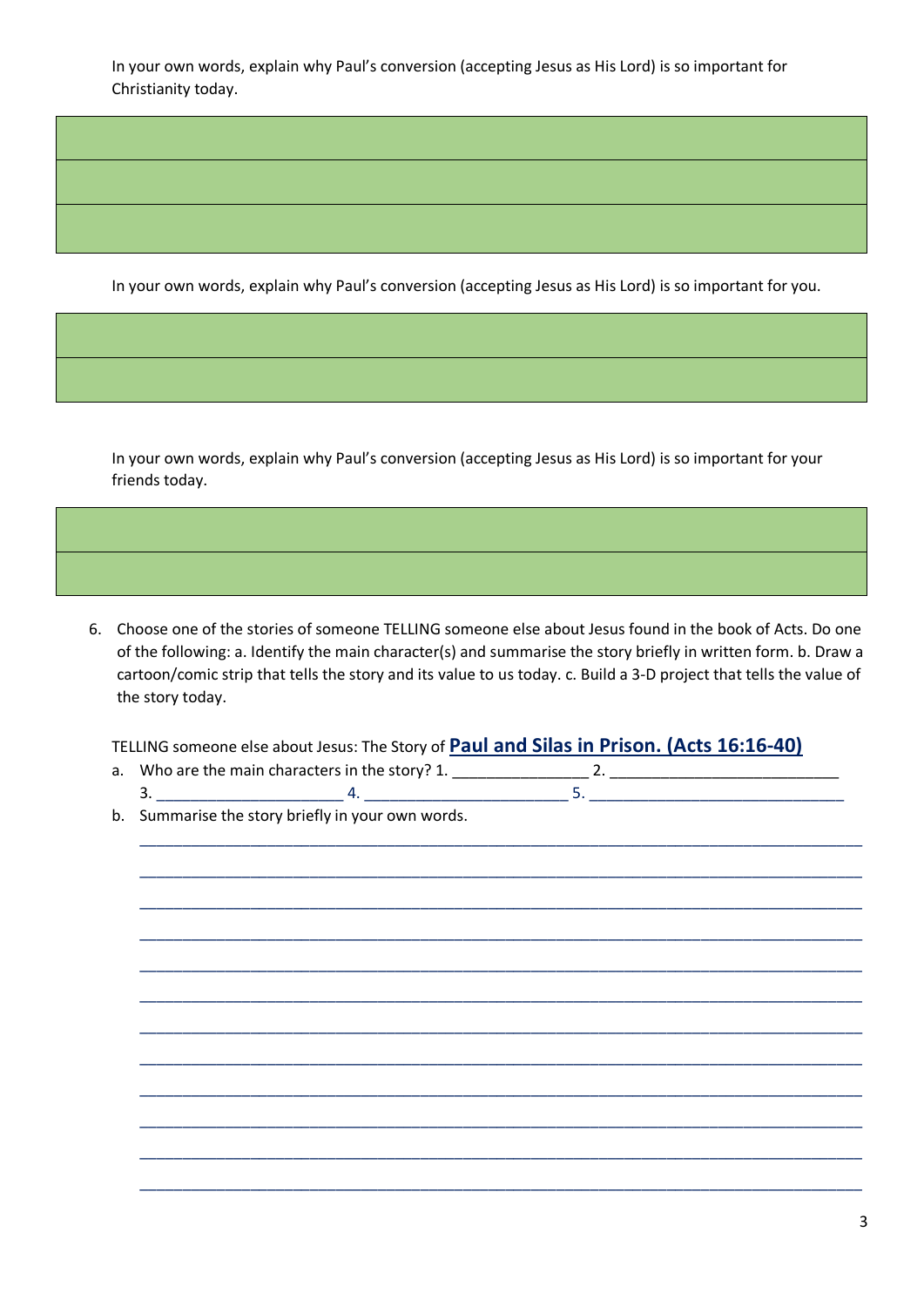c. Draw a cartoon/comic strip that tells the story and its value to us today.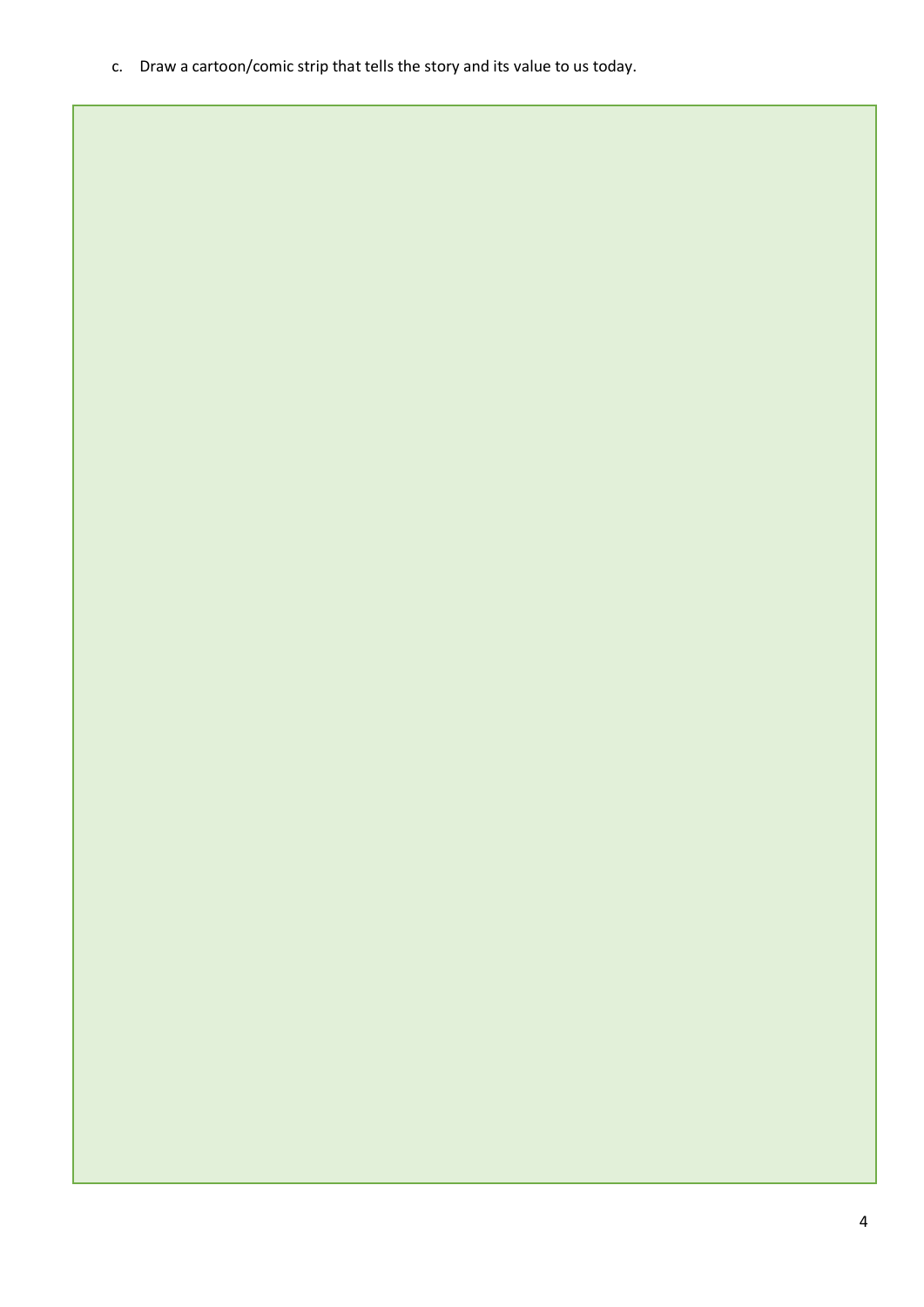3. Play a game that helps you become acquainted with the books of the New Testament in standard order.

Cut out the pictures below. You will need these 8 cards for the game in Requirement 3.

| $\mathbf 1$    | M<br>M<br>L<br>$\mathbf{\mathsf{J}}$ | $\overline{2}$   | $\blacktriangle$                                         |
|----------------|--------------------------------------|------------------|----------------------------------------------------------|
| $\overline{3}$ | R<br>C<br>C                          | $\overline{4}$   | G<br>$\mathsf E$<br>$\mathsf{P}$<br>$\mathsf{C}$         |
| $\overline{5}$ | T<br>T<br>T<br>T                     | $\boldsymbol{6}$ | P<br>$\overline{\mathsf{H}}$<br>$\overline{\phantom{a}}$ |
| $\overline{7}$ | P                                    | 8                | R                                                        |